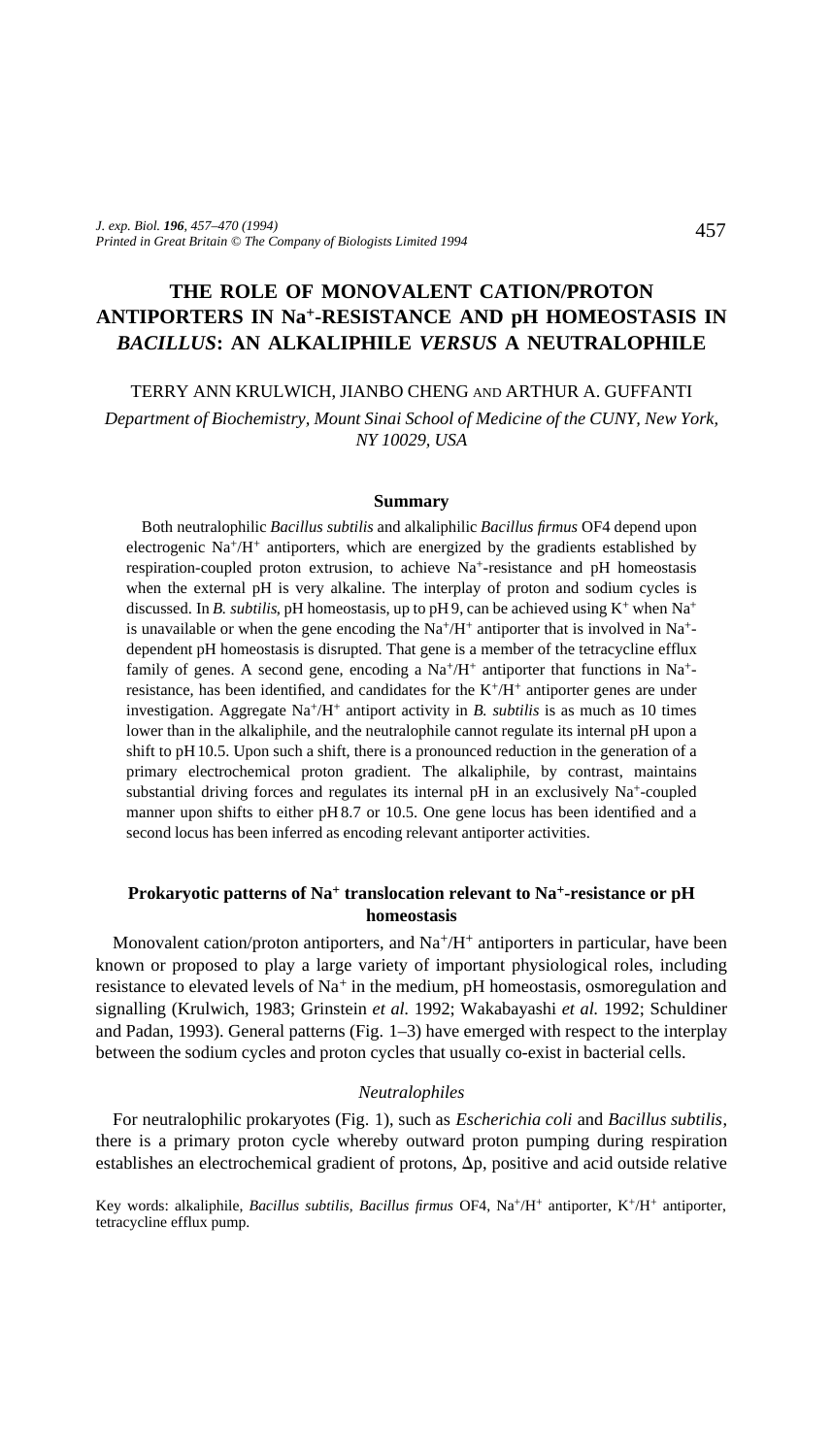Primary  $H^+$  cycle,  $H^+$ - and Na<sup>+</sup>-coupled secondary porters

Neutralophilic, non-marine prokaryotes, some of which may exhibit primary Na+ cycles under specific conditions of environmental challenge



Fig. 1. Patterns of interactive proton and sodium cycles in neutralophilic non-marine prokaryotes.

to the cytoplasm. The  $\Delta p$  is the direct energy source for proton-coupled solute symporters, for proton-coupled ATP synthesis *via* the F<sub>1</sub>F<sub>o</sub>-ATP synthase and for motility. Evidence has been presented for a primary Na<sup>+</sup> cycle in *E. coli*, consisting of a Na+-translocating respiratory chain complex, perhaps cytochrome *d* (Avetisyan *et al.* 1992), that might be coupled to a Na<sup>+</sup>-translocating ATP synthase. Were such a cycle to be induced when specific conditions preclude the development of a large  $\Delta p$ , it might indeed give an energetic boost (Avetisyan *et al.* 1991). However, the evidence to date does not include a biochemical demonstration of the putative Na<sup>+</sup>-coupled porters or a definition of the gene products that either encode the new functions or encode modulators that alter the cation specificity of known porters; nor has it yet been shown that  $Na^+/H^+$ antiporter-deficient strains exhibit the phenomenon.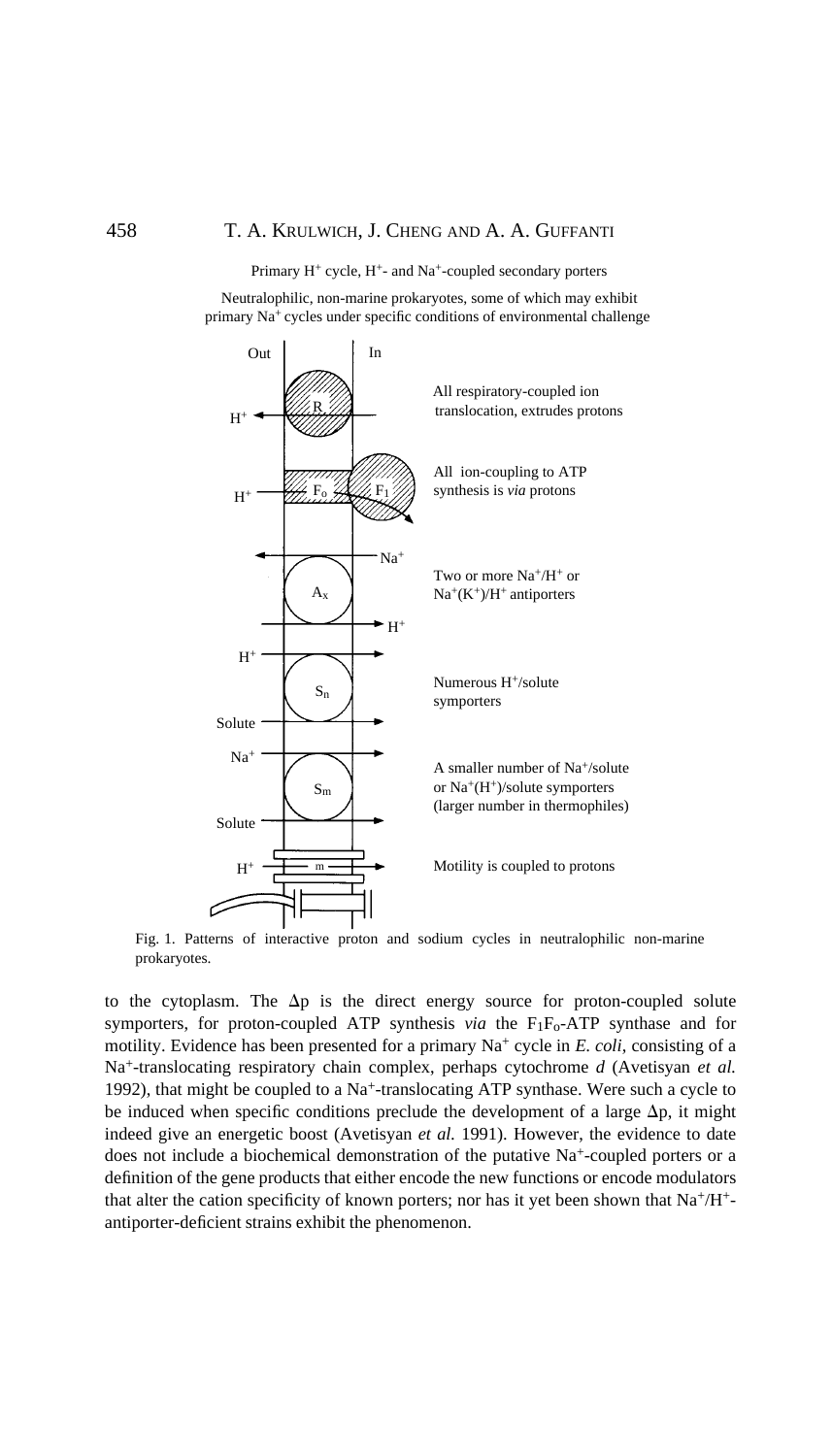It is clearly established that the  $\Delta p$  produced *via* respiration energizes secondary antiporters, including  $Na^{+}/H^{+}$  and  $K^{+}/H^{+}$  antiporters that are often electrogenic (Padan and Schuldiner, 1993 *<sup>a</sup>*,*b*). Electrogenic antiporters, such as NhaA in *E. coli* (Padan and Schuldiner, 1993 *b*), could take energetic advantage of the transmembrane electrical gradient ( $\Delta \Psi$ ) component of the  $\Delta p$ , and are thus promising candidates for major roles in pH homeostasis in the alkaline range of pH. Operation of  $\text{Na}^+\text{/H}^+$  antiporters would also result in the generation of an inwardly directed Na<sup>+</sup> gradient, which could energize any Na+-coupled solute uptake systems. Macnab and Castle (1987) presented a model of pHdependent actions of multiple antiporters that, together, could account for observed patterns of Dp generation. A further analysis has been done on *E. coli* (Padan and Schuldiner, 1993 *<sup>a</sup>*), based on rapidly emerging experimental data from specific deletion mutants (Padan *et al.* 1989; Thelen *et al.* 1991; Ohyama *et al.* 1992; Pinner *et al.* 1993).

In both *E. coli* and *B. subtilis*, growth becomes distinctly suboptimal at pH values of about 9 and above, on well-buffered media containing non-fermentative carbon sources. Moreover, while each of these neutralophiles is capable of growth in the presence of  $700 \,\mathrm{mmol} \, 1^{-1}$  NaCl or more at pH7, there is a progressively greater sensitivity to inhibition by NaCl as the growth pH is raised; often there is concomitant  $Li<sup>+</sup>$ -sensitivity, but not  $K^+$ -sensitivity. The Na<sup>+</sup>-sensitivity is increased in mutants that are deficient in Na+/H+ antiporters (Padan *et al.* 1989; Pinner *et al.* 1993, and see below). Thus, a role for Na+/H+ antiporters in Na+-resistance is clear in both *E. coli* and *B. subtilis*, with sensitivity being most pronounced at elevated values of the growth pH. Less clear for *E. coli* is a role for  $Na^{+}/H^{+}$  antiporters in growth at high pH in the absence of appreciable Na<sup>+</sup>, since even a mutant with double deletions in genes encoding these porters can still grow at pH 8.5 in the absence of added  $Na<sup>+</sup>$  (Pinner *et al.* 1993). However, it is possible that if other cations, whose antiport with protons might offer a substitute, were restricted, or if the genes encoding those other porters were deleted, it would be shown that either Na+/H+ antiport or some substitute antiport is required for pH homeostasis (Padan and Schuldiner, 1993 *b*). As described below, recent studies from our laboratory indicate that this is the situation in *B. subtilis.*

### *Alkaliphiles*

Extremely alkaliphilic *Bacillus* species, such as *Bacillus firmus* OF4, that have also been studied in our laboratory, exhibit a variation of the above pattern (Fig. 2). Respiration and ATP synthesis are entirely H+-coupled, albeit perhaps requiring a special pathway for the proton moving between the respiratory chain pump and the synthase (Krulwich and Guffanti, 1989, 1992). Secondary, electrogenic  $\text{Na}^+\text{/H}^+$  antiporter activity allows the alkaliphiles to generate a large pH gradient, acid inside, relative to the highly alkaline exterior, and has been the most clear-cut example of a role of  $Na<sup>+</sup>/H<sup>+</sup>$  antiporters in pH homeostasis (Krulwich and Guffanti, 1989, 1992). The DpH in alkaliphiles (2 pH units) is larger than that found in neutral ophiles; moreover, the  $\Delta$ pH is in the reverse direction to that found (Sturr *et al.* 1994) over most of the pH range for growth of neutralophiles (Krulwich and Ivey, 1990). A non-alkaliphilic mutant phenotype that results in an inability to regulate cytoplasmic pH upon a shift to pH 10.5 has always been associated with a reduction in electrogenic  $Na^+$  extrusion in exchange for  $H^+$  (Krulwich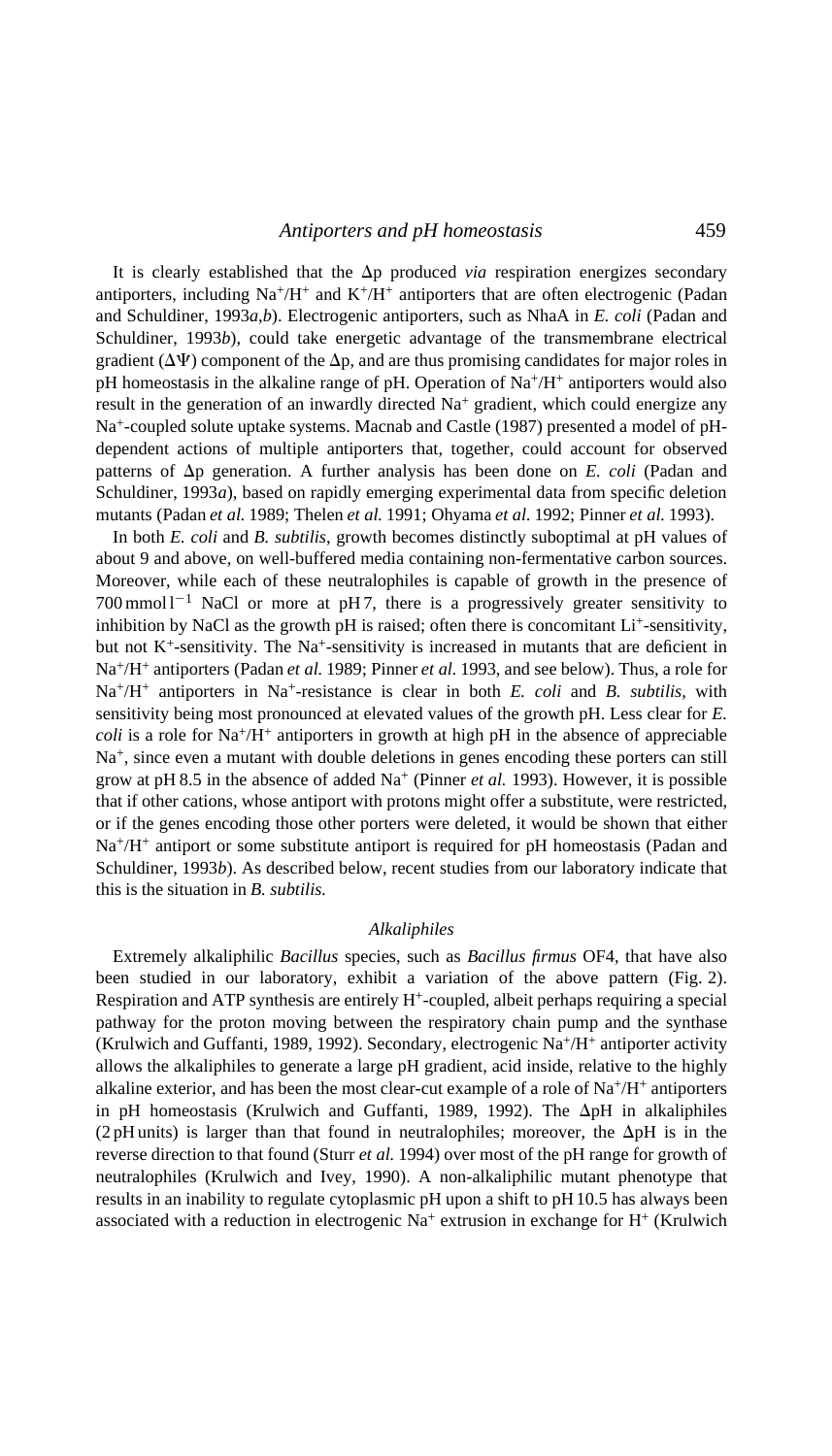Primary H<sup>+</sup> cycle, extraordinarily active, and exclusively Na<sup>+</sup>-coupled secondary porters

Extreme alkaliphiles, extreme halophiles also have exclusively H+-coupled primary cycle and extensive Na+-coupled secondary cycle



Fig. 2. Patterns of interactive proton and sodium cycles in extreme alkaliphiles.

and Guffanti, 1989). Also, in contrast to neutralophiles, all solute symporters of alkaliphiles are Na+-coupled (Krulwich and Guffanti, 1989), as is motility (Hirota *et al.* 1981). The solute symporters, and perhaps the ion channel that is putatively associated with motility, provide a re-entry route for  $Na^+$ , so that  $Na^+$  extrusion in exchange for  $H^+$ can be sustained. Booth (1985) suggested that additional pH-dependent channels for  $Na<sup>+</sup>$ are also present and account for antiporter activity and pH homeostasis occurring in the absence of obvious solutes, whose uptake would facilitate Na<sup>+</sup> re-entry. Mechanosensitive channels have been characterized in *E. coli* membranes (Sukharev *et al.* 1994) and alkaliphiles might have a pH-responsive equivalent. In alkaliphilic *B. firmus,* no specific Na<sup>+</sup> channels have yet been identified, but pH homeostasis is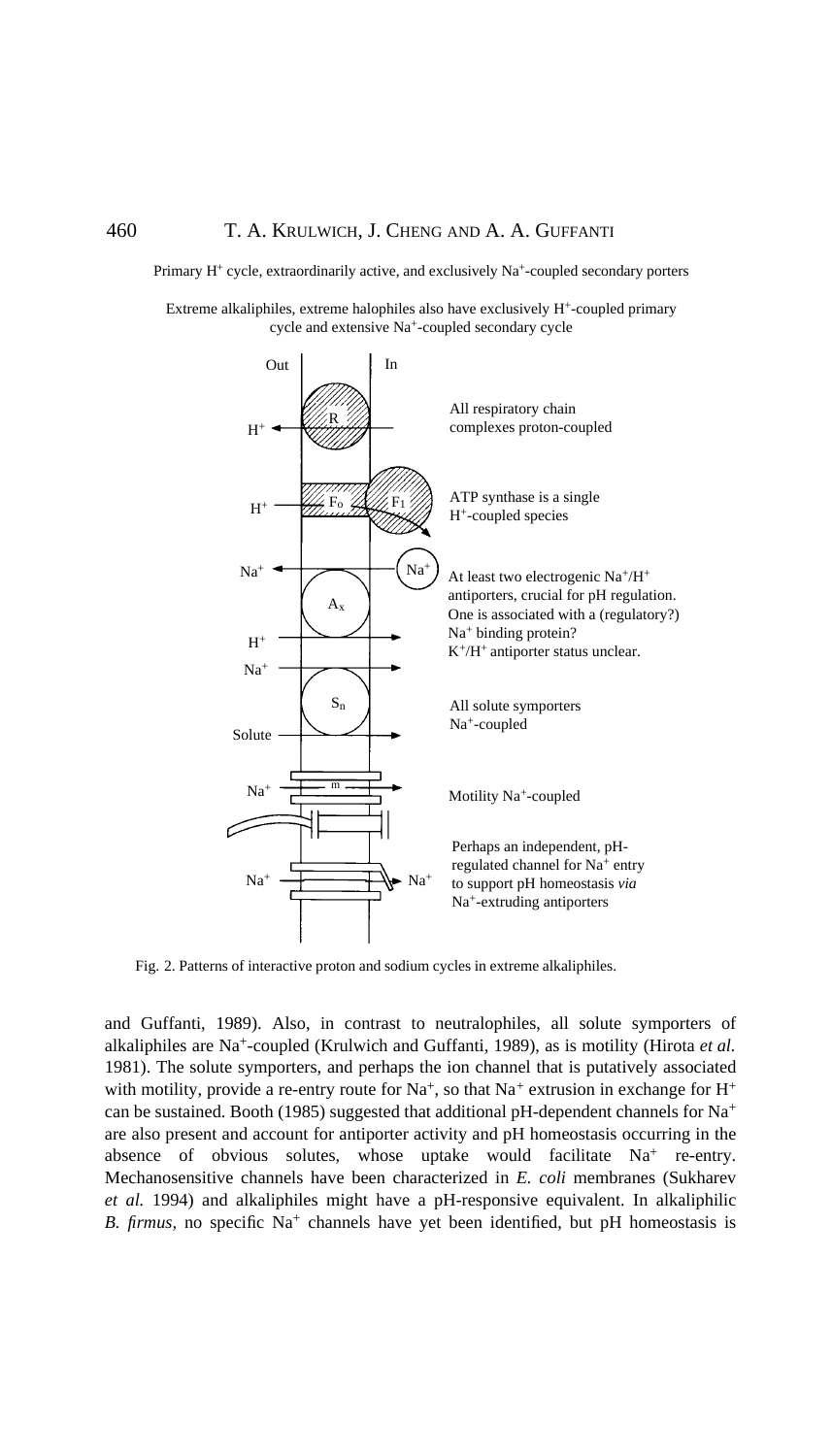strikingly enhanced by the presence of a non-metabolizable solute whose entry is coupled to Na+ entry (Krulwich *et al.* 1985). Extreme halophiles, interestingly, share most of the general pattern shown for alkaliphiles in Fig. 2, although the major biological challenge is quite different.

#### *Marine and anaerobic bacteria*

A third general pattern includes marine organisms and a number of anaerobes with specialized Na<sup>+</sup>-translocating elements found together with  $H^+$ -coupled elements (Fig. 3). Examples include two anaerobic bacteria that possess  $Na^+$ -translocating  $F_1F_0$ -ATPases: marine *Priopionigenium modestum* (Dimroth, 1990) and homoacetogenic *Acetobacterium woodii* (Heise *et al.* 1992). *P. modestum* also possesses membrane-associated, Na+ translocating decarboxylases (Dimroth, 1990). Probably both *P. modestum* and *A. woodii* will also be found to have at least one Na+/H+ antiporter. In *Vibrio* species (Unemoto *et al.* 1990) and other marine bacteria, such as alkali-tolerant *Bacillus* FTU (Semeykina and Skulachev, 1992), there are respiratory complexes that translocate  $Na<sup>+</sup>$  side-by-side with ones that translocate protons; these organisms may also have Na+-coupled ATPases. However, purified and reconstituted F1Fo-ATPase from *V. alginolyticus*is exclusively H+ coupled (Krumholz *et al.* 1990; Dimitriev *et al.* 1992); the nature of the apparent Na+ coupled ATPase is unclear. The Na+-translocating primary pump(s) enhance growth under conditions in which the  $\Delta p$  is reduced (Unemoto *et al.* 1990; Semeykina and Skulachev, 1992), but the degree to which the boost involves ATP synthesis *versus* support of Na+ extrusion, which would generate an electrochemical Na<sup>+</sup> gradient and enhance solute uptake, is uncertain. Roles for both  $Na^+/H^+$  and  $K^+/H^+$  antiport have been proposed in the pH homeostasis of *V. alginolyticus* (Nakamura *et al.* 1992), and the gene encoding an apparent Na+/H+ antiporter has recently been cloned (Nakamura *et al.* 1994). In nonrespiring *Enterococcus hirae*, both a Na<sup>+</sup>/H<sup>+</sup> antiporter (Waser *et al.* 1992) and a Na<sup>+</sup>translocating, V-type ATPase (Takase *et al.* 1993) are involved in Na<sup>+</sup>-resistance. The primary pump may also be part of an adaptation to a low  $\Delta p$ , either by generating a Na<sup>+</sup> gradient for coupling to solute transport, or by providing a substitute  $Na^+$  efflux mechanism for  $\Delta p$ -dependent antiport when  $\Delta p$  generation by the primary H<sup>+</sup>-coupled ATPase is insufficient. Another group of organisms that shares features with this third general category are the methanogens (Blaut *et al.* 1992). Omitted from the summary in Figs 1-3 are *Clostridium fervidus*, which is entirely Na<sup>+</sup>-coupled, lacking even Na<sup>+</sup>/H<sup>+</sup> antiport (Speelmans *et al.* 1993), and acidophilic bacteria. Acidophiles achieve a characteristic  $\Delta p$  pattern of a large  $\Delta pH$ , acid outside, and the unusual  $\Delta \Psi$ , positive inside, at low external pH, probably without the necessity for novel fluxes; their bulk  $\Delta p$  is also apparently sufficient to energize ATP synthesis by conventional mechanisms *via* a protontranslocating ATP synthase (Ingledew, 1990; Krulwich and Ivey, 1990).

### **What might be the basis for the far greater capacity of alkaliphiles for pH homeostasis than that of a neutralophile?**

Recent studies of the bioenergetic variables of *B. firmus* OF4 growing in continuous cultures at various rigorously controlled external pH values underscore the alkaliphile's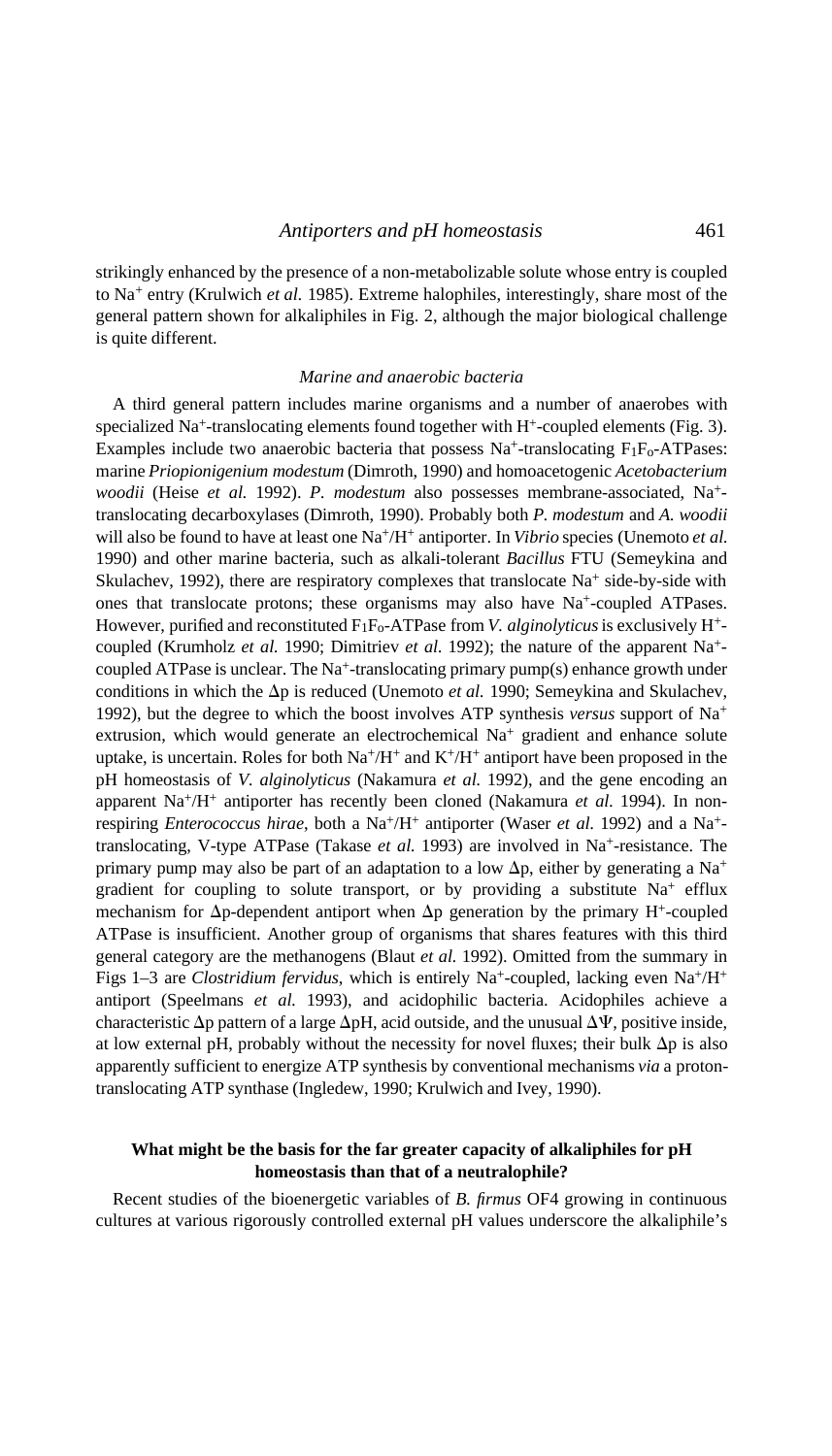Primary Na<sup>+</sup> cycle, alone or as alternative to primary H<sup>+</sup> cycle, secondary Na<sup>+</sup>-coupled porters Marine and other specialized, often facultative or obligate, anaerobes, some alkaline-tolerant



Fig. 3. Patterns of interactive proton and sodium cycles in marine and other specialized anaerobes.

remarkable capacity for pH regulation and show that it is, in fact, this capacity that is ultimately limiting to growth at the upper edge of the pH range, at around pH11.2–11.4 (Sturr *et al.* 1994). Cells generate a progressively larger  $\Delta pH$ , acid inside, as the external pH rises from 7.5 to 9.5, accompanied, and presumably energized, by a  $\Delta \Psi$  that increases from  $-140 \text{ mV}$  to just over  $-180 \text{ mV}$  (inside negative). At higher pH values of the growth medium, both the  $\Delta \Psi$  and the  $\Delta pH$  remain almost constant, with the  $\Delta pH$ between 2 and 2.3 units, acid inside, finally decreasing only to 1.8 units at pH 11.4. Accordingly, the cytoplasmic pH climbs progressively to 8.8 at an external pH of 11.2 and a bit more sharply, to 9.5, at an external pH of 11.4. Perhaps the rather constant maximal DpH of about 2 units reflects a thermodynamic limit on the magnitude of the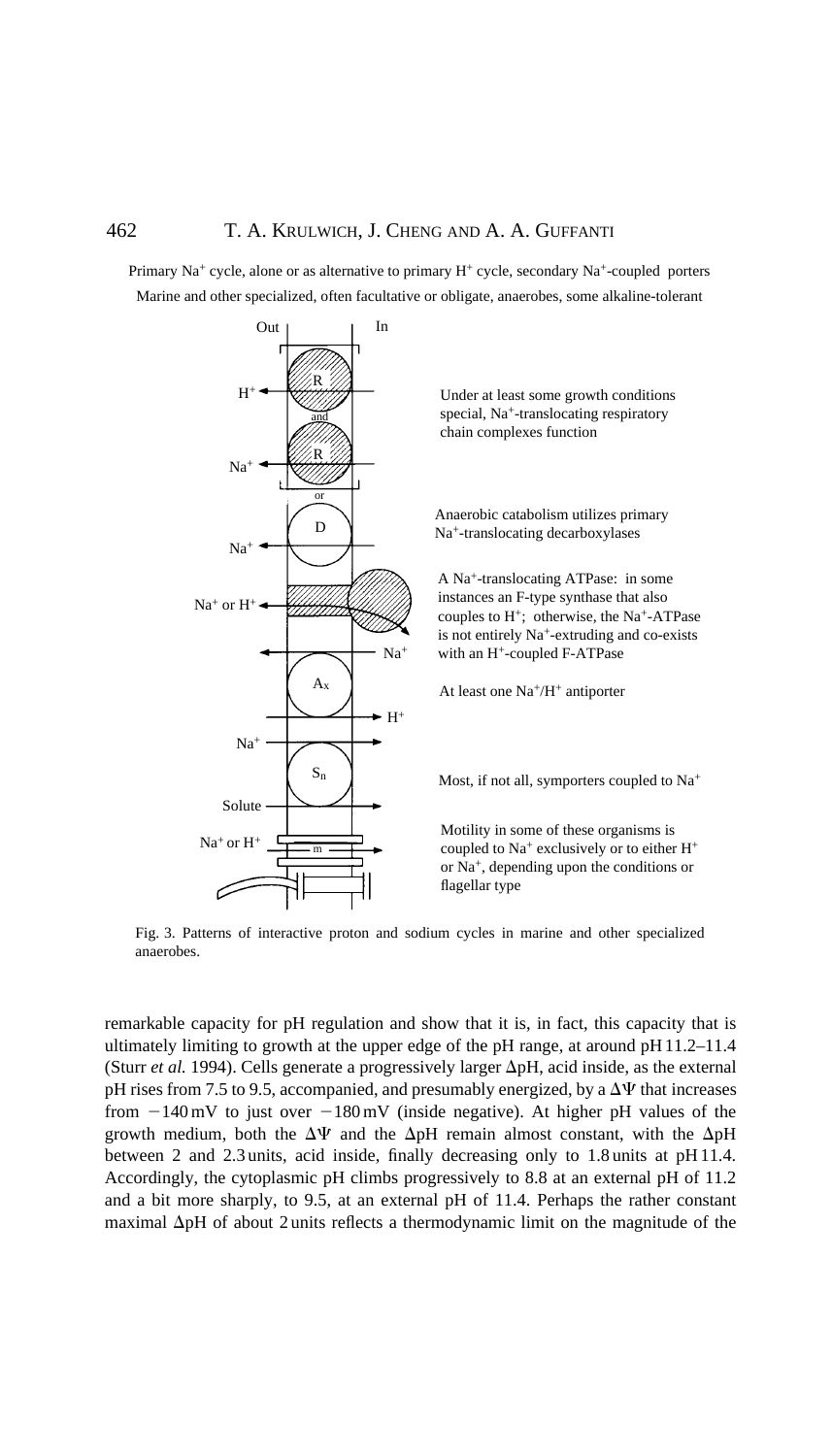

the same as those used in the extreme alkaline range?

What limits the capacity for pH homeostasis as pHe is raised?

Is it the same for an alkaliphile as for a neutralophile?

Fig. 4. Elements catalyzing ion fluxes that together constitute a bacterial pH homeostatic mechanism. R is the H+-extruding respiratory chain that establishes the primary proton gradient  $(\Delta p)$  in both alkaliphilic and neutralophilic bacteria. A is the electrogenic monovalent cation/proton antiporters. E marks the entry pathways for the cations extruded during antiport. No precise mechanisms or stoichiometries are specified, or are as yet known, for these elements. pHe, extracellular pH.

 $\Delta$ pH that can be generated, defined by the stoichiometry of the aggregate antiport above pH 9.5 and the magnitude of  $\Delta \Psi$ .

The elements of the  $H^+$  and  $Na^+$  cycles that are involved in pH homeostasis in the alkaline range of pH are shown schematically in Fig. 4. For a given organism under different conditions, or for different organisms, a different set of elements might be limiting. For example, in batch cultures that are in lag phase, the concentration of antiporters in the membrane might limit pH homeostasis until full induction has occurred. Variants of *B. firmus* that can grow better than the wild-type strain at very high initial pH values had elevated antiporter activity (Krulwich *et al.* 1986). Such variants appear to express their antiport complement constitutively rather than to have higher levels than the wild type when both are fully induced (M. G. Sturr, unpublished data). In pH-shift experiments with a different alkaliphile, McLaggan *et al.*(1984) established conditions in which pH homeostasis by fully induced, energized cells was dependent upon the sodium concentration. In such experiments, it is not simple to determine whether antiport itself or  $Na<sup>+</sup>$  re-entry is limiting (A and E respectively in Fig. 4), even if initial cation efflux is monitored from pre-loaded cells or vesicles. In pH-shift experiments with *B. firmus* RAB,  $pH$  homeostasis at high Na<sup>+</sup> concentrations appeared to be limited by Na<sup>+</sup> entry only after the first few minutes post-shift, whereas at low  $Na^+$  concentrations,  $Na^+$  entry was immediately limiting (Krulwich *et al.* 1985).

Under some conditions, the magnitude of the primary driving force (R in Fig. 4) limits the rate or extent of cytoplasmic pH regulation in cells in which all the relevant antiporters are fully induced and activated. In cells pre-loaded with sodium, the initial rate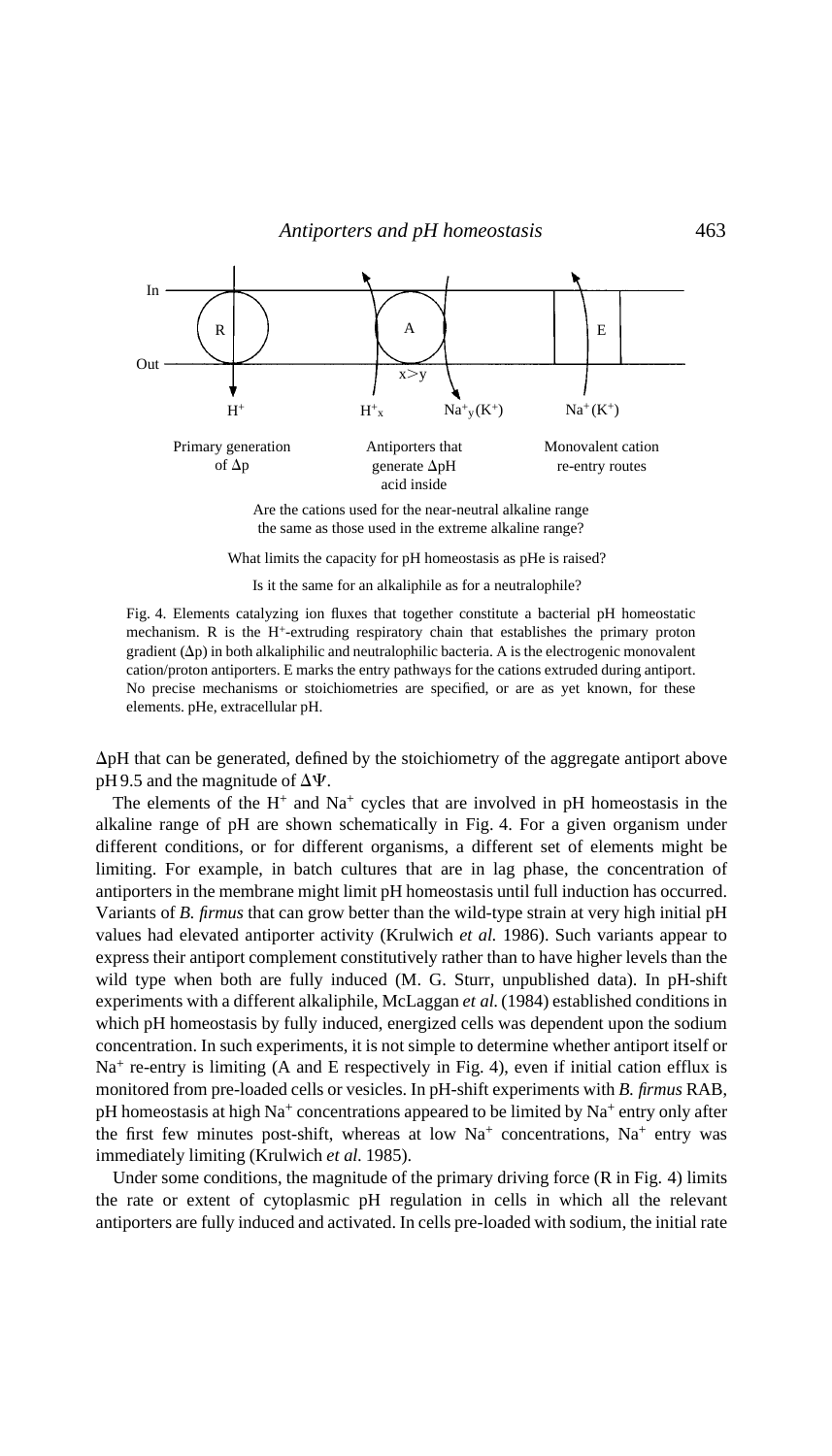### 464 T. A. KRULWICH, J. CHENG AND A. A. GUFFANTI

of diffusion-potential-induced, antiporter-mediated  $22Na$ <sup>+</sup> efflux from alkaliphile cells grown at high pH is proportional to the magnitude of the potential imposed (Garcia *et al.* 1983). Similarly, if alkaliphile respiration is submaximal, so is Na<sup>+</sup>-dependent pH homeostasis. Hoffmann and Dimroth (1991*a*) reported that a strain of *B. alcalophilus* from the DSM collection could not grow well at pH values above 9.5, although excellent growth of the ATCC strain of *B. alcalophilus* at pH 10.5 had been found (Guffanti *et al.* 1978). It turned out that the DSM strain required fresh medium to produce normal cytochrome levels, probably because of an auxotrophy related to iron sequestration. Growth of the DSM and ATCC strains at pH10.5 was the same in continuous culture and at early points in batch culture (Guffanti and Hicks, 1991; Hoffmann and Dimroth, 1991*b*). The lower cytochrome contents later in the growth curve correlated, at least when measured using standard approaches (Krulwich and Guffanti, 1992), with a lower  $\Delta\Psi$ and with the diminished growth capacity at high pH (Guffanti and Hicks, 1991; Hoffmann and Dimroth, 1991*a*). These considerations illustrate the importance of evaluating new proposals for primary Na<sup>+</sup> cycles from the point of view that the effects observed might result from enhancement of the primary proton potential that then acts to increase secondary antiport.

An organism that is apparently capable of remarkable pH homeostasis might differ from a conventional one in any one or more of the three distinct elements shown in Fig. 4. *B. subtilis* and alkaliphilic *B. firmus* OF4 have vastly different upper pH limits for growth on non-fermentable carbon sources. Growth in the upper pH range for *B. subtilis* is dependent upon substantial concentrations  $(25-100 \text{ mmol l}^{-1})$  of either Na<sup>+</sup> or K<sup>+</sup>, whereas for *B. firmus* OF4, Na<sup>+</sup> is strictly required. These differences correlated with behaviour in recent experiments (A. A. Guffanti, unpublished data) in which the two species were subjected to sudden upward shifts in the pH of the medium. Both species could maintain a cytoplasmic pH between 7.2 and 7.4 upon a shift of the medium pH from 7.3 to 8.7; whereas *B. subtilis* required either  $K^+$  or  $Na^+$ , the alkaliphile required specifically Na+. *B. subtilis* was incapable of acidifying its cytoplasm relative to the exterior upon a shift from pH 8.5 to 10.5; respiration-dependent generation of the primary  $\Delta p$  is at least partially responsible for the failure. However, the data are insufficient to distinguish between diminished respiratory activity or membrane leakiness as the cause of the lower  $\Delta \Psi$ , or to assess the possible concomitant loss of antiporter activity. By contrast, the alkaliphile exhibits pH homeostasis and  $\Delta\Psi$  generation that is highly effective at pH 10.5. It is probably relevant that the aggregate membrane  $Na^{+}/H^{+}$  antiport activity of *B. subtilis* was at least 10-fold lower than that of *B. firmus* OF4 when assayed by malate-dependent <sup>22</sup>Na<sup>+</sup> efflux from pre-loaded cells at 21 °C at pH 8.8–9.

### **What specific molecular information is available about the antiporter complements of** *Bacillus subtilis* **and** *Bacillus firmus* **OF4?**

#### Bacillus subtilis

In order to identify genes encoding antiporters that were important for pH homeostasis, for Na+-resistance or for both, transposition libraries of *B. subtilis* that had been generated by transposition with Tn917 (Quirk *et al.* 1993) were screened for a Na<sup>+</sup>- and/or alkali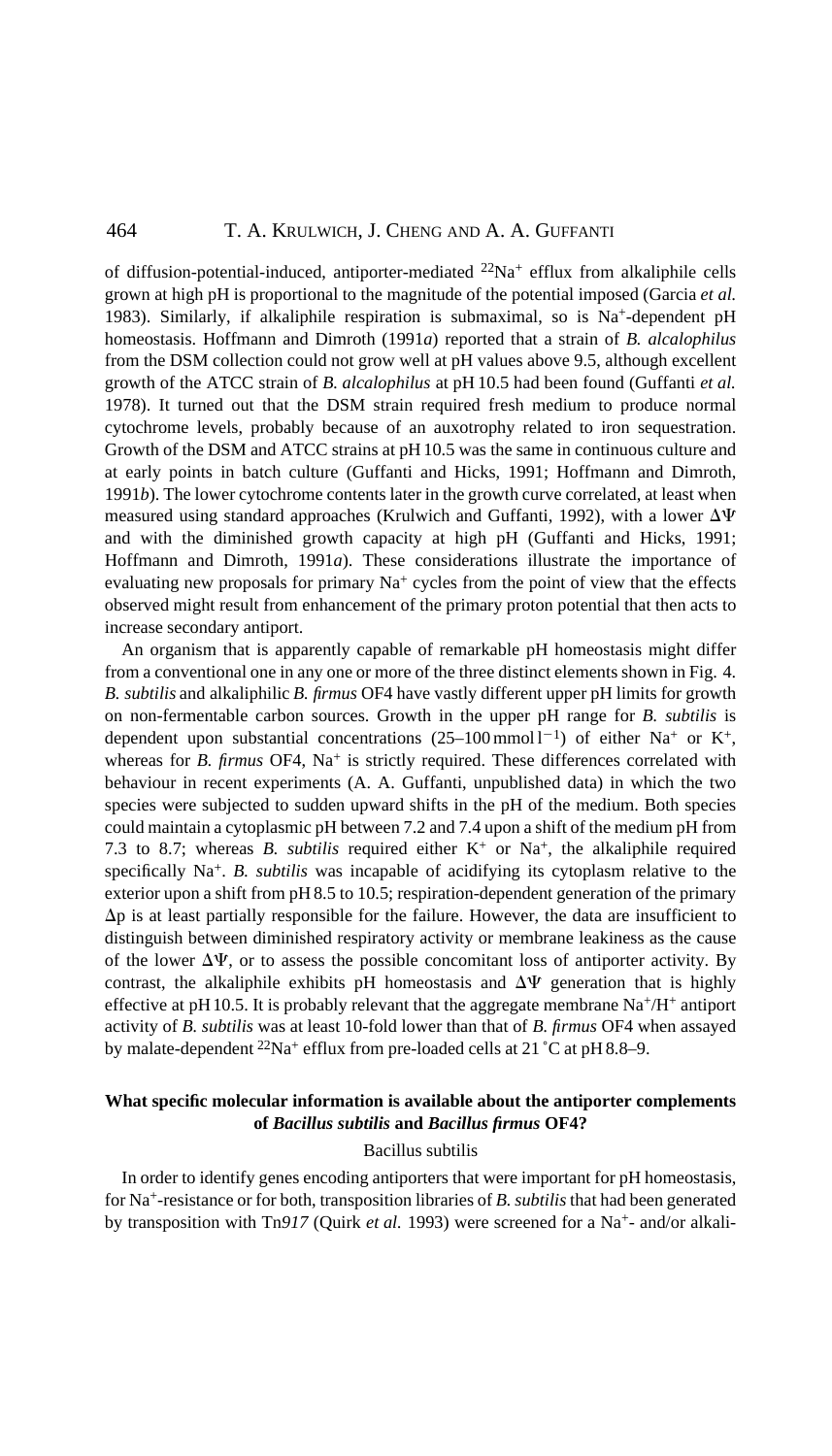Antiporters and pH homeostasis 465



Fig. 5. The growth of wild-type *Bacillus subtilis* and five transposition mutants selected on the basis of Na+-sensitivity at pH 8.5. (A) An illustration of the 'pH homeostasis' assay, with growth on Tris-malate-containing medium plus  $50 \text{ mmol} 1^{-1}$  NaCl at pH8.5. (B) An illustration of the 'Na+-sensitivity' assay, which was growth on potassium-malate-containing medium plus  $100$ mmol $1^{-1}$  NaCl at pH8.5. The cells were grown overnight.

sensitive phenotype. Five mutant strains, each with a single transposon in the chromosome, have been the focus of subsequent studies. As shown in Fig. 5, none of these strains is capable of growth under conditions that have been developed as an index of  $Na<sup>+</sup>$ -sensitivity, i.e. growth on potassium-malate-containing medium at pH8.5 in the presence of  $100 \text{ mmol}^{-1}$  added NaCl. One of the five strains, JC901, was capable of growing almost as well as the wild type under conditions developed as an index of the capacity for Na+-dependent pH homeostasis at pH 8.5. This medium, at pH 8.5, contained Tris-malate as carbon source, a low concentration  $(1 \text{ mmol } 1^{-1})$  of potassium phosphate, to provide enough potassium to support growth, and  $50 \text{ mmol} 1^{-1}$  NaCl. Other experiments show that, if the NaCl is omitted, the wild type barely grows and is apparently unable to acidify its cytoplasm relative to the outside. When a higher concentration of potassium is included, the  $Na<sup>+</sup>$ -dependence of growth at  $pH8.5$ disappears (J. Cheng, unpublished data). More detailed phenotypic studies suggest that the five strains shown are distinct from one another, but the insertion site of the transposon has only been characterized so far in JC901, JC111 and JC603.

In JC901, the transposon disrupts an apparent structural gene for a  $Na^{+}/H^{+}$  antiporter with significant homology to eukaryotic  $\text{Na}^+\text{/H}^+$  antiporters; disruption of the gene in JC901 reduces the total energy-coupled  $Na<sup>+</sup>$  efflux from whole cells (J. Cheng, unpublished data). The gene is expressed constitutively at low levels, so that this gene is tentatively named *nha*B, by analogy with the *E. coli* gene (Pinner *et al.* 1993). However, while disruption of *B. subtilis nha*B is not associated with defective pH homeostasis, it is unlike *E. coli nha*B in being associated with pronounced Na<sup>+</sup>-sensitivity at elevated pH (Fig. 5, J. Cheng, unpublished data). A second antiporter gene is disrupted in JC111, producing a phenotype in which both Na<sup>+</sup>-sensitivity and a loss of Na<sup>+</sup>-dependent pH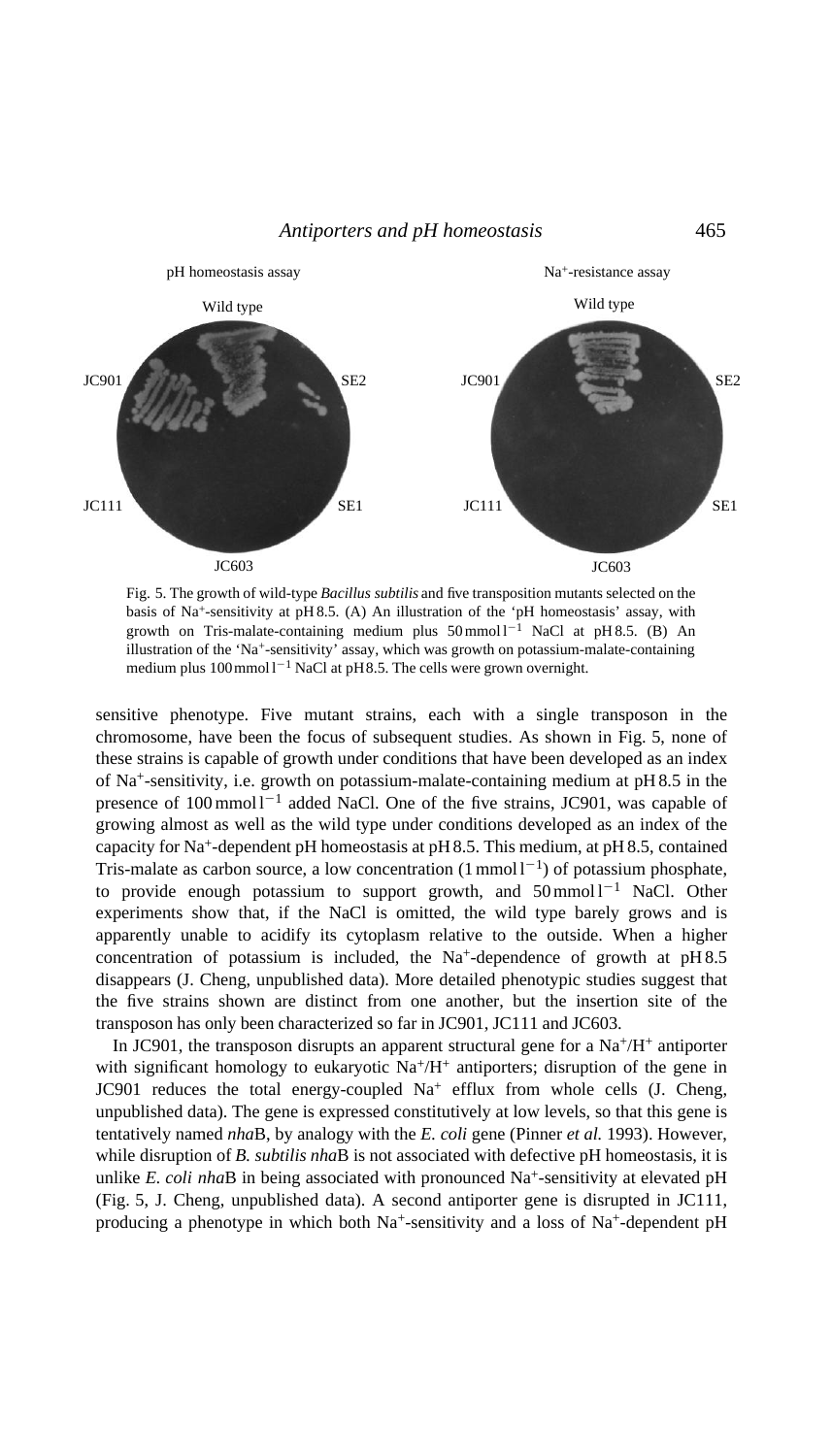#### 466 T. A. KRULWICH, J. CHENG AND A. A. GUFFANTI

homeostasis are evident. Since K<sup>+</sup>-dependent pH homeostasis is little affected in JC111, and unaffected in JC901, as yet uncharacterized genes must account for this function.

Interestingly, the gene locus disrupted in JC111 is one previously identified as the *tet*B locus of *B. subtilis*(Williams and Smith, 1979). Although wild-type *B. subtilis*, containing a single chromosomal *tet*B gene, is tetracycline-sensitive when tested with usual challenge concentrations, amplification of the gene by specific growth protocols (Wilson and Morgan, 1985; Ives and Bott, 1990) or on plasmids (Sakaguchi and Shishido, 1988; Ives and Bott, 1989) results in tetracycline-resistance. The deduced sequence of *tet*B clearly resembles those of the tetracycline efflux family of proteins (Sakaguchi *et al.* 1988; Schwarz *et al.* 1992). The studies of JC111 now suggest that the physiological role of TetB is as an Nha-like Na<sup>+</sup>/H<sup>+</sup> antiporter that functions both in Na<sup>+</sup>-dependent pH homeostasis and in Na+-resistance in *B. subtilis* (J. Cheng, unpublished data). These findings are of interest in connection with the origins of this class of antibiotic-resistance determinants and with respect to the biochemistry of the transporters with diverse substrates. In addition, if *tet*B is really a *B. subtilis* equivalent of *E. coli nha*A, the regulation of this locus needs to be sorted out, since it is currently thought likely to be controlled by antibiotic-dependent translational effects (Schwarz *et al.* 1992) by analogy with several other resistance loci (Dubnau, 1984; Lovett, 1990). However, induction at the transcriptional level has been reported for some plasmid *tet* genes (e.g. Mojumdar and Khan, 1988), and it will be of interest to determine whether Na<sup>+</sup> is an inducer. The instances of amplification of the *tet*B locus on the *B. subtilis* chromosome are also notable, a phenomenon that may depend upon its location near the origin of replication (Ives and Bott, 1989, 1990; Amano *et al.* 1991). Gene amplification might normally be part of the repertoire of adaptation to an alkaline pH and/or Na+ challenge.

JC603 is another Na+-sensitive transposition mutant, whose insertion is in a noncoding region on the other side of *tet*B from the origin. A speculative hypothesis with respect to JC603 is that the bulky transposon interferes with amplification of *tet*B. Might gene amplification also occur in *E. coli*, in which *nha*A is also very near the origin of replication (Schuldiner and Padan, 1993)?

In summary, the initial results of the transpositional analysis indicate that, in *B. subtilis*, Na+-resistance depends upon at least two genes, those disrupted in JC111 and JC901, with additional candidates under study. The *tet*B gene on the *B. subtilis* chromosome functions in Na+-dependent pH homeostasis as well, but other genes, perhaps those disrupted in SE1 and SE2, must account for K+-dependent pH homeostasis. Either Na+ or K+ can support growth of *B. subtilis* at pH 8.5, but the wild-type strain will not grow on media deficient in both monovalent cations at pH 8.5, although growth on the same medium at pH 7 is excellent (J. Cheng, unpublished data).

### *Alkaliphilic* Bacillus firmus *OF4*

Because of a current limitation in the genetic approaches available for the study of *B. firmus* OF4, the overall picture with respect to the likely number or specific characteristics of antiporters involved in pH homeostasis and/or Na+-resistance is less clear in the alkaliphile than in *B. subtilis.* Two different loci are thus far implicated. Genes encoding Na+/H+ antiporters in *B. firmus* OF4 were sought by using plasmid libraries of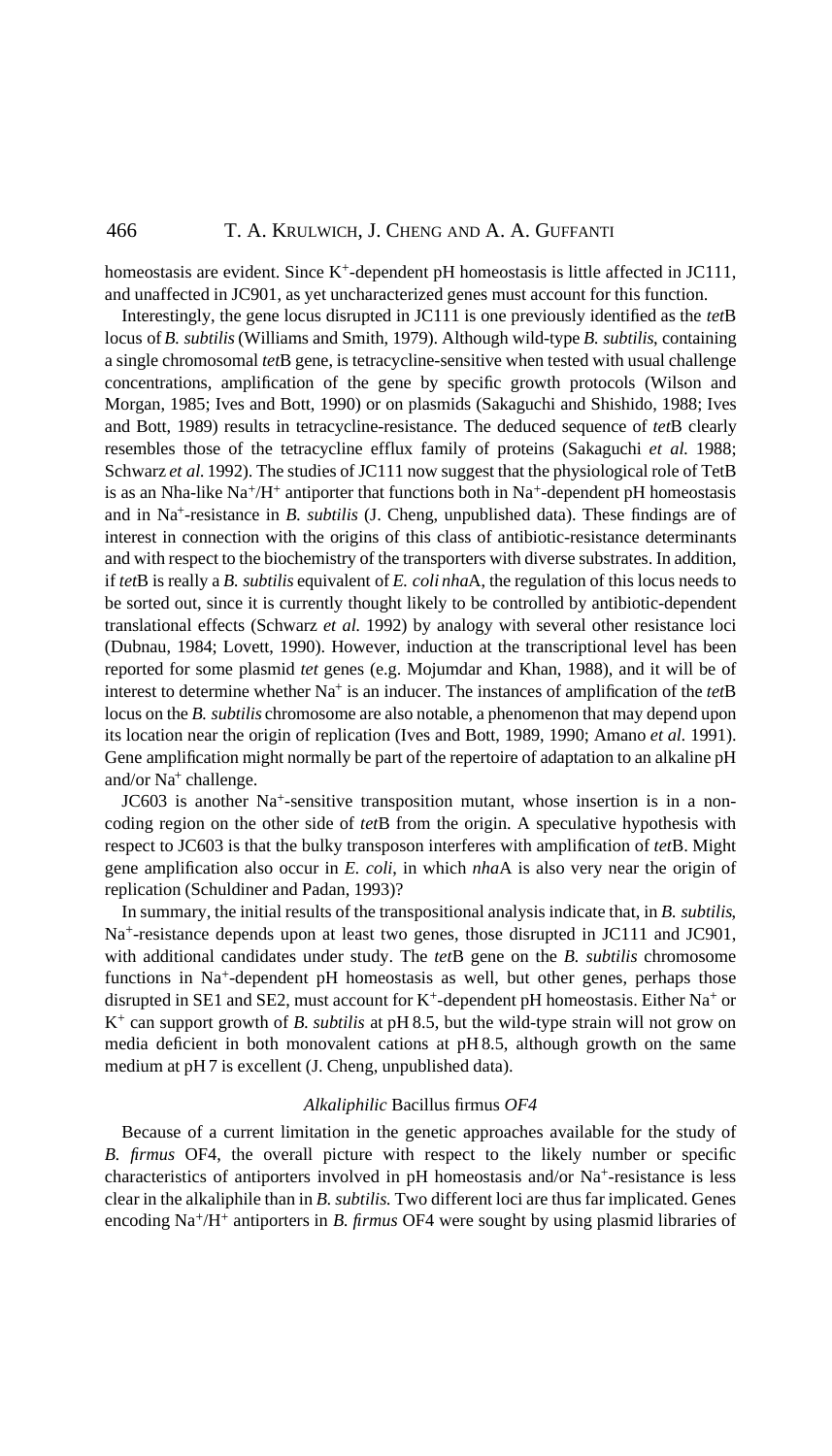alkaliphile DNA to complement functionally a mutant of *E. coli*, strain NM81 (Padan *et al.* 1989), that was deleted in *nha*A, rendering it Na+-sensitive at pH 7.5 and Li+ sensitive in the presence of melibiose. Complementing regions of the alkaliphile chromosome fell into two categories. First, the screen yielded two different putative cation-binding regulatory genes that do not complement by enhancing antiport activity, since they function in double *nha* deletions of *E. coli*, in the absence of a detectable increase in the low level of residual monovalent cation/proton antiport (A. A. Guffanti, unpublished data). Nor are they in alkaliphile operons encoding antiporters. One of these genes was the *cad*C gene, which encodes a small Cd+2-binding protein (Ivey *et al.* 1992). CadC may interact with the actual membrane-associated pump protein that is encoded by *cad*A from the same operon (Silver and Walderhaug, 1992), but it is also likely to function as a cation-responsive regulator (Huckle *et al.* 1993). The second newly identified regulatory region that complements antiporter-deficient *E. coli* is part of an operon that encodes alkaliphile haemoglobin-like proteins as well as a topoisomerase; only the regulatory gene is required for the complementation (M. G. Sturr, unpublished data). This gene has significant sequence homology with a highly polar regulatory protein from *Streptococcus gordonii* (Sulavik *et al.* 1992). The basis for complementation by this group of gene products is hypothesized to be their capacity to bind enough  $Na<sup>+</sup>$ , when the gene is expressed from multicopy plasmids, to protect sensitive cell targets from inhibition by free cytoplasmic  $Na^+$ . The overproduced  $Na^+$ -binding regulatory protein would be protective in much the same way that metallothionein is thought to protect against heavy metal toxicity in higher systems (Kagi, 1991). This type of complementation screen might be generally useful to identify new cation-binding regulatory elements independently of their specific *in vivo* function.

The other group of complementing genes were those encoding alkaliphile antiporters, the original object of the investigation. These included one apparent antiporter gene that has not been stably cloned yet, but has integrated into the *E. coli* chromosome, upon which it markedly increased the membrane antiporter activity with Na<sup>+</sup> or Li<sup>+</sup> (Ivey *et al.*) 1991, 1993). A second alkaliphile antiporter gene, *nha*C, is predicted to encode a membrane protein with 10 membrane-spanning regions and with modest similarity to eukaryotic Na+/H+ antiporters (Ivey *et al.* 1991) and to other prokaryotic porters (Padan and Schuldiner, 1993*b*). As expressed in *E. coli*, the  $Na^+(Li^+)/H^+$  antiporter activity conferred by expression of *nha*C is higher at pH 8.5 than at lower pH values and does not use  $K^+$ . There are two upstream candidates for promoter sequences, and downstream of *nha*C is an apparent Na<sup>+</sup>-binding regulatory gene, *nhaS*. As described for other Na<sup>+</sup>binding regulatory genes, clones expressing just *nha*S increase the Na<sup>+</sup>-resistance of antiporter-deficient *E. coli* mutants without enhancing membrane antiport. Preliminary data suggest that NhaS may associate with the membrane under some conditions, where it could have a sodium-sensing role (J. Zemsky, unpublished data). It may share dual sensing and gene-activating roles with the NhaR regulatory protein for the NhaA antiporter of *E. coli* (Rahav-Manor *et al.* 1992), although *nha*S and *nha*R are structurally different types of proteins. Both the specific regulatory features and catalytic properties that underlie the alkaliphile's extremely high  $Na<sup>+</sup>/H<sup>+</sup>$  antiport activity and remarkable capacity for pH homeostasis have yet to be clarified.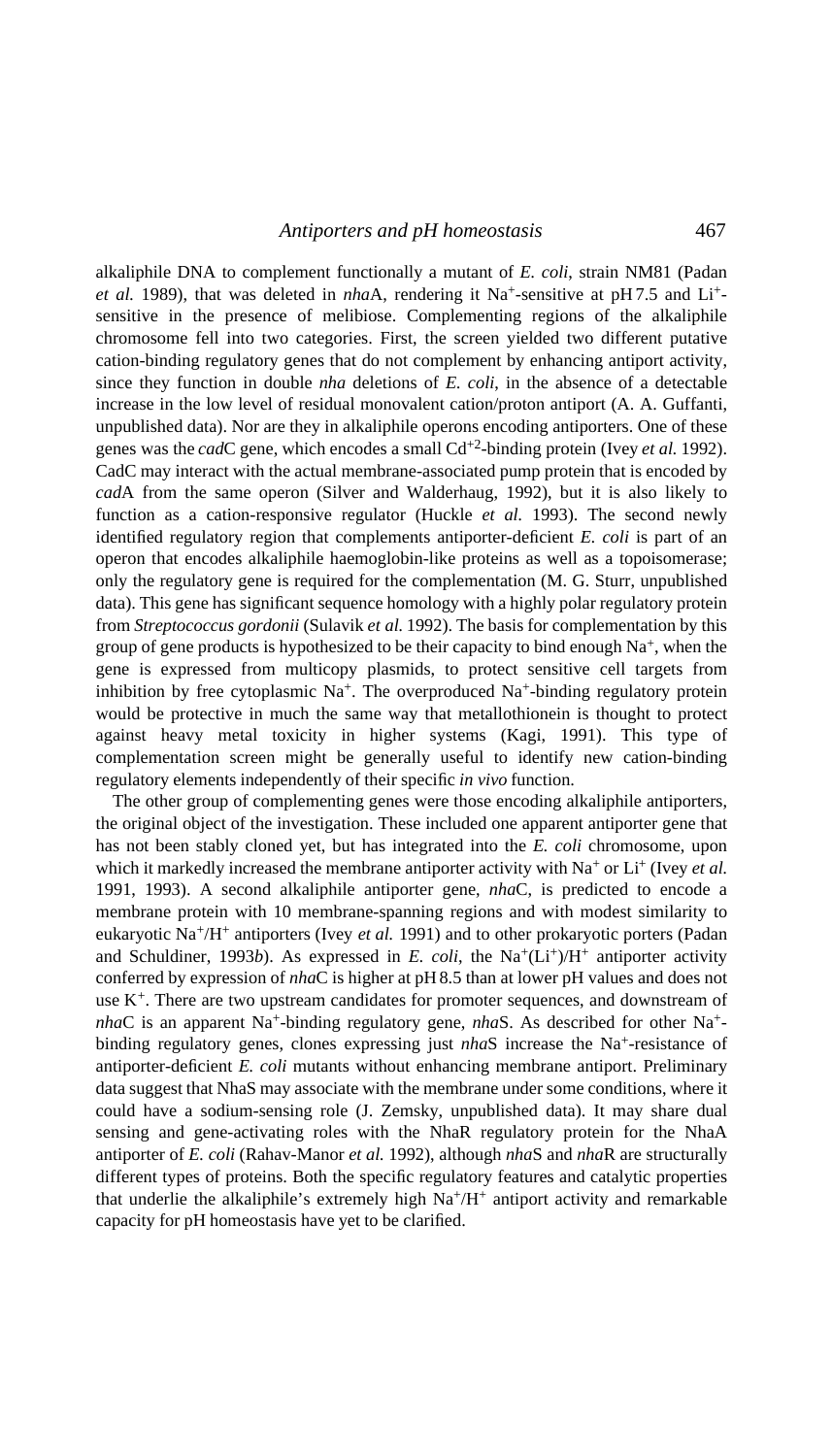The work from the authors' laboratory was supported by research grant MCB9303183 from the National Science Foundation.

#### **References**

- AMANO, H., IVES, C. L., BOTT, K. F. AND SHISHIDO, K. (1991). A limited number of *Bacillus subtilis* strains carry a tetracycline-resistance determinant at a site close to the origin of replication. *Biochim. biophys. Acta* **1088**, 251–258.
- AVETISYAN, A. V., DIBROV, P. A., SEMEYKINA, A. L., SKULACHEV, V. P. AND SOKOLOV, M. V. (1991). Adaptation of *Bacillus* FTU and *Escherichia coli* to alkaline conditions: the Na(+)-motive respiration. *Biochim. biophys. Acta* **1098**, 95–104.
- AVETISYAN, A. V., GOGACHEV, A. V., MURTASINA, R. A. AND SKULACHEV, V. P. (1992). Involvement of a *d*-type oxidase in the Na(+)-motive respiratory chain of *Escherichia coli* growing under low  $\Delta \mu_{\text{Na+}}$ conditions. *FEBS Lett*. **306**, 199–202.
- BLAUT, M., MULLER, V. AND GOTTSCHALK, G. (1992). Energetics of methanogenesis studied in vesicular systems. *J. bioenerg. Biomembr.* **24**, 529–546.
- BOOTH, I. R. (1985). Regulation of cytoplasmic pH in bacteria. *Microbiol. Rev.* **49**, 359–378.
- DIMITRIEV, O. I., KRASNOSEL'SKAIA, I. A., PAPA, S. AND SKULACHEV, V. P. (1992).  $F_0F_1$ -ATPase from *Vibrio alginolyticus*. Subunit composition and proton pumping activity. *FEBS Lett.* **284**, 273–276.
- DIMROTH, P. (1990). Mechanisms of sodium transport in bacteria. *Phil. Trans. R. Soc. Lond. B* **326**, 465–477.
- DUBNAU, D. (1984). Translational attenuation: the regulation of bacterial resistance to the macrolidelincosamide-streptogramin  $\beta$  antibiotics. *Crit. Rev. Biochem.* **16**, 103–132.
- GARCIA, M. L., GUFFANTI, A. A. AND KRULWICH, T. A. (1983). Characterization of the Na+/H+ antiporter of alkalophilic bacilli *in vivo*: DC-dependent 22Na+ efflux from starved cells. *J. Bacteriol*. **156**, 1151–1157.
- GRINSTEIN, S., WOODSIDE, M., SARDET, C., POUYSSEGUR, J. AND ROTIN, D. (1992). Activation of the Na+/H+ antiporter during cell volume regulation. Evidence for a phosphorylation-independent mechanism. *J. biol. Chem.* **267**, 23823–23828.
- GUFFANTI, A. A. AND HICKS, D. B. (1991). Molar growth yields and bioenergetic parameters of extremely alkaliphilic *Bacillus* species in batch cultures and growth in a chemostat at pH10.5. *J. gen. Microbiol*. **137**, 2375–2379.
- GUFFANTI, A. A., SUSMAN, P., BLANCO, R. AND KRULWICH, T. A. (1978). The protonmotive force and  $\alpha$ aminoisobutyric acid transport in an obligately alkalophilic bacterium. *J. biol. Chem.* **253**, 4599–4603.
- HEISE, R., MULLER, V. AND GOTTSCHALK, G. (1992). Presence of a sodium-translocating ATPase in membrane vesicles of the homoacetogenic bacterium *Acetobacterium woodii*. *Eur. J. Biochem.* **206**, 553–557.
- HIROTA, N., KITADA, M. AND IMAE, Y. (1981). Na+ driven flagellar motors of an alkalophilic *Bacillus* are powered by an electrochemical potential gradient of Na+. *FEBS Lett.* **132**, 278–280.
- HOFFMANN, A. AND DIMROTH, P. (1991*a*). The ATPase of *Bacillus alcalophilus*. Reconstitution of energy-transducing functions. *Eur. J. Biochem.* **196**, 493–497.
- HOFFMANN, A. AND DIMROTH, P. (1991*b*). The electrochemical proton potential of *Bacillus alcalophilus*. *Eur. J. Biochem.* **201**, 493–497.
- HUCKLE, J. W., MORBY, A. P., TURNER, J. S. AND ROBINSON, N. J. (1993). Isolation of a prokaryotic metallothionein locus and analysis of transcriptional control by trace metal ions. *Molec. Microbiol*. **7**, 177–187.
- INGLEDEW, W. J. (1990). Acidophiles. In *Microbiology of Extreme Environments* (ed. C. Edwards), pp. 33–54. New York: McGraw-Hill Publishing Company.
- IVES, C. L. AND BOTT, K. F. (1989). Cloned *Bacillus subtilis* chromosomal DNA mediates tetracycline resistance when present in multiple copies. *J. Bacteriol*. **171**, 1801–1810.
- IVES, C. L. AND BOTT, K. F. (1990). Characterization of chromosomal DNA amplifications with associated tetracycline resistance in *Bacillus subtilis*. *J. Bacteriol*. **172**, 4936–4944.
- IVEY, D. M., GUFFANTI, A. A., BOSSEWITCH, J. S., PADAN, E. AND KRULWICH, T. A. (1991). Molecular cloning and sequencing of a gene from alkaliphilic *Bacillus firmus* OF4 that functionally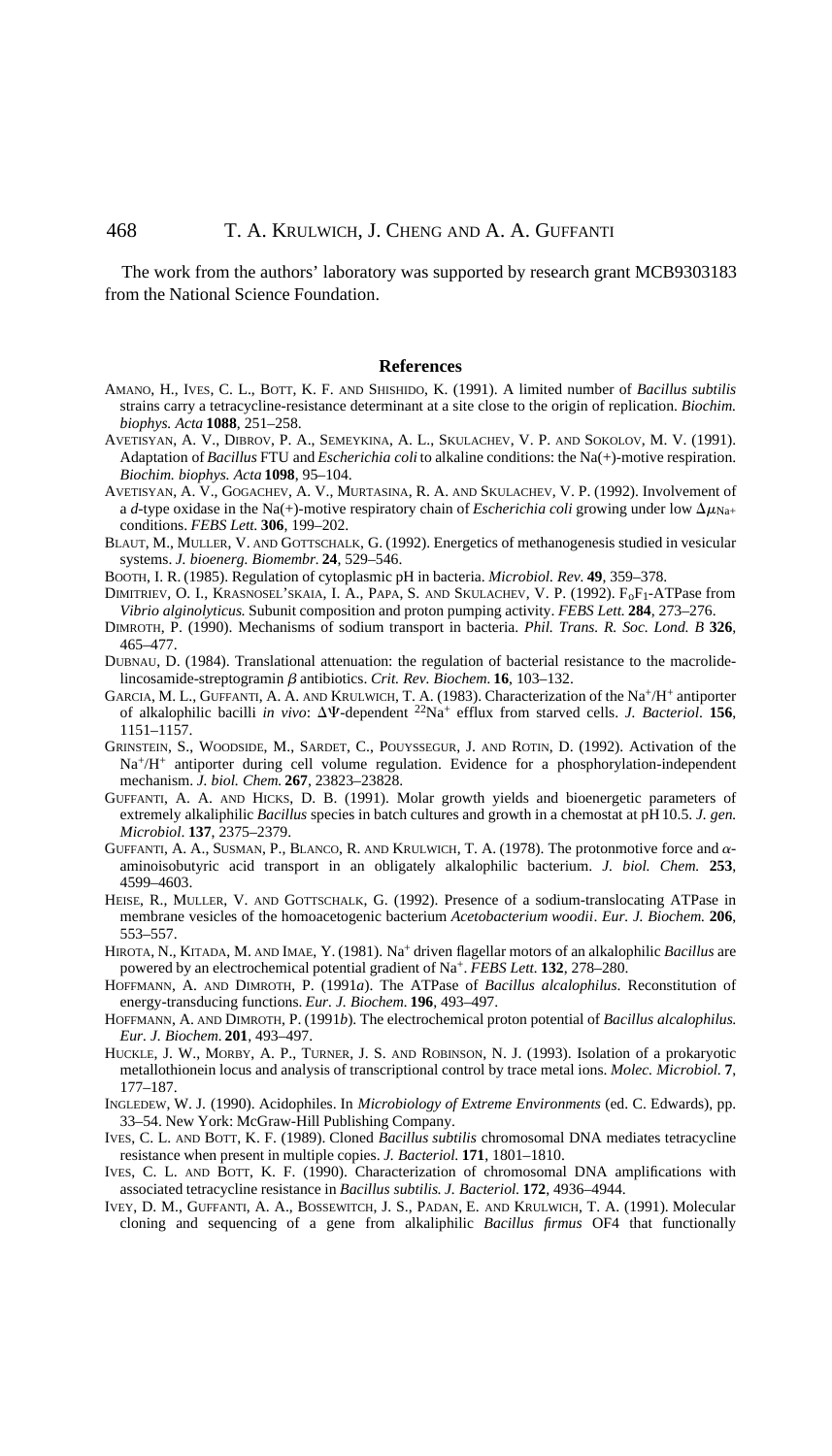complements an *Escherichia coli* strain carrying a deletion in the *nha*A Na+/H+ antiporter gene. *J. biol. Chem.* **266**, 23483–23489.

- IVEY, D. M., GUFFANTI, A. A., SHEN, Z. H., KUDYAN, N. AND KRULWICH, T. A. (1992). The *cad*C gene product of alkaliphilic *Bacillus firmus* OF4 partially restores Na+-resistance to an *Escherichia coli* strain lacking an Na+/H+ antiporter (NhaA). *J. Bacteriol*. **174**, 4878–4884.
- IVEY, D. M., GUFFANTI, A. A., ZEMSKY, J., PINNER, E., KARPEL, R., SCHULDINER, S., PADAN, E. AND KRULWICH, T. A. (1993). Cloning and characterization of a putative  $Ca^{+2}/H^+$  antiporter gene from *Escherichia coli* upon functional complementation of Na<sup>+</sup>/H<sup>+</sup> antiporter-deficient strains by the overexpressed gene. *J. biol. Chem.* **268**, 11296–11303.
- KAGI, J. H. R. (1991). Overview of metallothionein. *Meth. Enzymol.* **205**, 613–626.

KRULWICH, T. A. (1983). Na+/H+ antiporters*. Biochim. biophys. Acta* **726**, 245–264.

- KRULWICH, T. A., FEDERBUSH, J. G. AND GUFFANTI, A. A. (1985). Presence of a non-metabolizable solute that is translocated with Na+ enhances Na+-dependent pH homeostasis in an alkalophilic *Bacillus*. *J. biol. Chem.* **260**, 4055–4058.
- KRULWICH, T. A. AND GUFFANTI, A. A. (1989). The Na<sup>+</sup> cycle of extreme alkalophiles: A secondary Na+/H+ antiporter and Na+/solute symporters. *J. bioenerget. Biomembr.* **21**, 663–677.
- KRULWICH, T. A. AND GUFFANTI, A. A. (1992). Proton-coupled bioenergetic processes in extremely alkaliphilic bacteria. *J. bioenerget. Biomembr.* **24**, 587–599.
- KRULWICH, T. A., GUFFANTI, A. A., FONG, M. Y., FALK, L. AND HICKS, D. B. (1986). Alkalophilic *Bacillus firmus* RAB generates variants which can grow at lower Na<sup>+</sup> concentrations than the parental strain. *J. Bacteriol*. **165**, 884–889.
- KRULWICH, T. A. AND IVEY, D. M. (1990). Bioenergetics in extreme environments. In *The Bacteria: A Treatise on Structure and Function, Bacterial Energetics*, vol. 12 (ed. T. A. Krulwich), pp. 417–447. Orlando: Academic Press.
- KRUMHOLZ, L. R., ESSER, U. AND SIMONI, R. D. (1990). Characterization of the  $H^+$ -pumping  $F_1F_0$ ATPase of *Vibrio alginolyticus*. *J. Bacteriol*. **172**, 6809–6817.
- LOVETT, P. S. (1990). Translation attenuation as the regulator of inducible *cat* genes. *J. Bacteriol.* **172**,  $1-6$ .
- MACNAB, R. M. AND CASTLE, A. M. (1987). A variable stoichiometry model for pH homeostasis in bacteria. *Biophys. J.* **52**, 637–647.
- MCLAGGAN, D., SELWIN, M. J. AND DAWSON, A. P. (1984). Dependence on Na+ of control of cytoplasmic pH in a facultative alkalophile. *FEBS Lett.* **165**, 254–258.
- MOJUMDAR, M. AND KHAN, S. (1988). Characterization of the tetracycline resistance gene of plasmid pT181 of *Staphylococcus aureus*. *J. Bacteriol.* **170**, 5522–5528.
- NAKAMURA, T., KAWASAKI, S. AND UNEMOTO, T. (1992). Roles of  $K^+$  and  $Na^+$  in pH homeostasis and growth of the marine bacterium *Vibrio alginolyticus*. *J. gen. Microbiol*. **138**, 1271–1276.
- NAKAMURA, T., KOMANO, Y., ITAYA, E., TSUKAMOTO, K., TSUCHIYA, T. AND UNEMOTO, T. (1994). Cloning and sequencing of an Na+/H+ antiporter gene from the marine bacterium *Vibrio alginolyticus*. *Biochim. biophys. Acta* **1190**, 465–468.
- OHYAMA, T., IMAIZUMI, R., IGARASHI, K. AND KOBAYASHI, H. (1992). *Escherichia coli* is able to grow with negligible sodium ion extrusion activity at alkaline pH. *J. Bacteriol.* **174**, 7743–7749.
- PADAN, E., MAISLER, N., TAGLICHT, D., KARPEL, R. AND SCHULDINER, S. (1989). Deletion of *ant* in *Escherichia coli* reveals its function in adaptation to high salinity and an alternative Na+/H+ antiporter system(s). *J. biol. Chem.* **264**, 20297–20302.
- PADAN, E. AND SCHULDINER, S. (1993a). Na<sup>+</sup> transport systems in prokaryotes. In *Alkali Cation Transport Systems in Prokaryotes* (ed. E. P. Bakker), pp. 3–24. Boca Raton: CRC Press Inc.
- PADAN, E. AND SCHULDINER, S. (1993*b*). Na<sup>+</sup>/H<sup>+</sup> antiporters, molecular devices that couple the Na<sup>+</sup> and H+ circulation in cells. *J. bioenerget. Biomembr.* **25**, 647–669.
- PINNER, E., KOTLER, Y., PADAN, E. AND SCHULDINER, S. (1993). Physiological role of *nha*B, a specific Na+/H+ antiporter in *Escherichia coli*. *J. biol. Chem.* **268**, 1729–1734.
- QUIRK, P. G., DUNKLEY, E. A., JR, LEE, P. AND KRULWICH, T. A. (1993). Identification of a putative *Bacillus subtilis rho* gene. *J. Bacteriol.* **175**, 647–654.
- RAHAV-MANOR, O., CARMEL, O., KARPEL, R., TAGLICHT, D., GLASER, G., SCHULDINER, S. AND PADAN, E. (1992). NhaR, a protein homologous to a family of bacterial regulatory proteins (lysR), regulates *nha*A, the sodium proton antiporter gene in *Escherichia coli*. *J. biol. Chem.* **267**, 10433–10438.
- SAKAGUCHI, R., AMANO, H. AND SHISHIDO, K. (1988). Nucleotide sequence homology of the tetracycline-resistance determinant naturally maintained in *Bacillus subtilis* Marburg 168